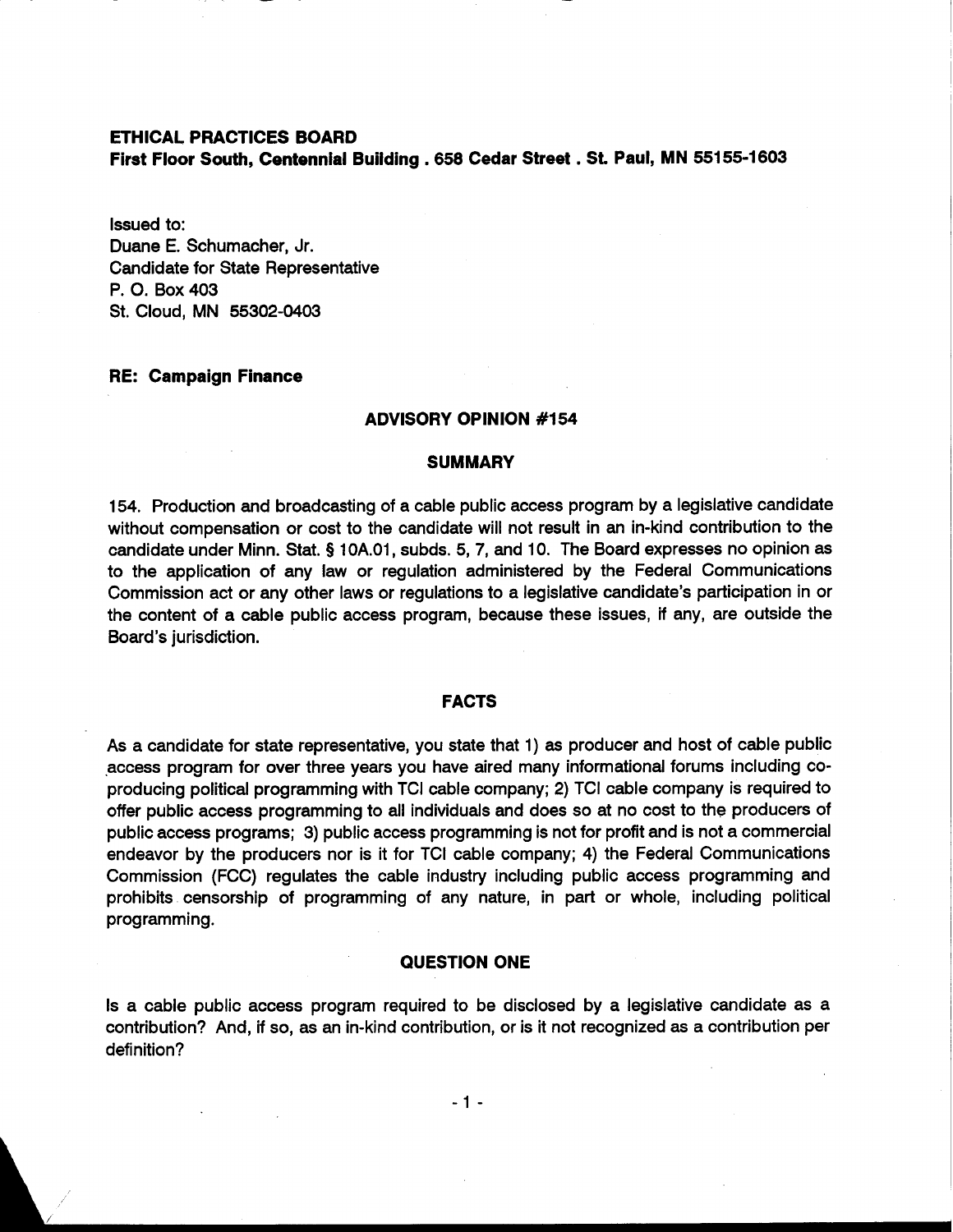#### **OPINION**

No. Based on a review of the information submitted, the Board concludes that production and broadcasting of the proposed continuation of the cable public access program will not result in an in-kind contribution to the candidate under Minn. Stat. § 10A.01, subds. 5, 7, and 10.

The Board expresses no opinion as to the application of any law or regulation administered by the Federal Communications Commission or any other laws or regulations to a legislative candidate's participation in or the content of a cable public access, program because these issues, if any, are outside the Board's jurisdiction.

#### **QUESTION TWO**

Can I continue my public access program, "Neighbor to Neighbor" as governed by the Federal **Communications Commission (FCC)?** 

### **OPINION**

As noted above, the Board expresses no opinion as to the application of any law or regulation administered by the Federal Communications Commission or any other laws or regulations to a legislative candidate's participation in or the content of a cable public access program, because these issues, if any, are outside the Board's jurisdiction.

**Issued:**  $8 - 12 - 94$ 

John L. Holahan, Jr., Chair **Ethical Practices Board** 

#### **PERTINENT STATUTES**

Minn. Stat. § 10A.01 DEFINITIONS provides:

Subd. 5. Candidate. "Candidate" means an individual who seeks nomination or election to any statewide or legislative office for which reporting is not required under federal laws. The term candidate shall also include an individual who seeks nomination or election to supreme court, court of appeals, or district court judgeships of the state. An individual shall be deemed to seek nomination or election if the individual has taken the action necessary under the law of the state of Minnesota to qualify for nomination or election, has received contributions or made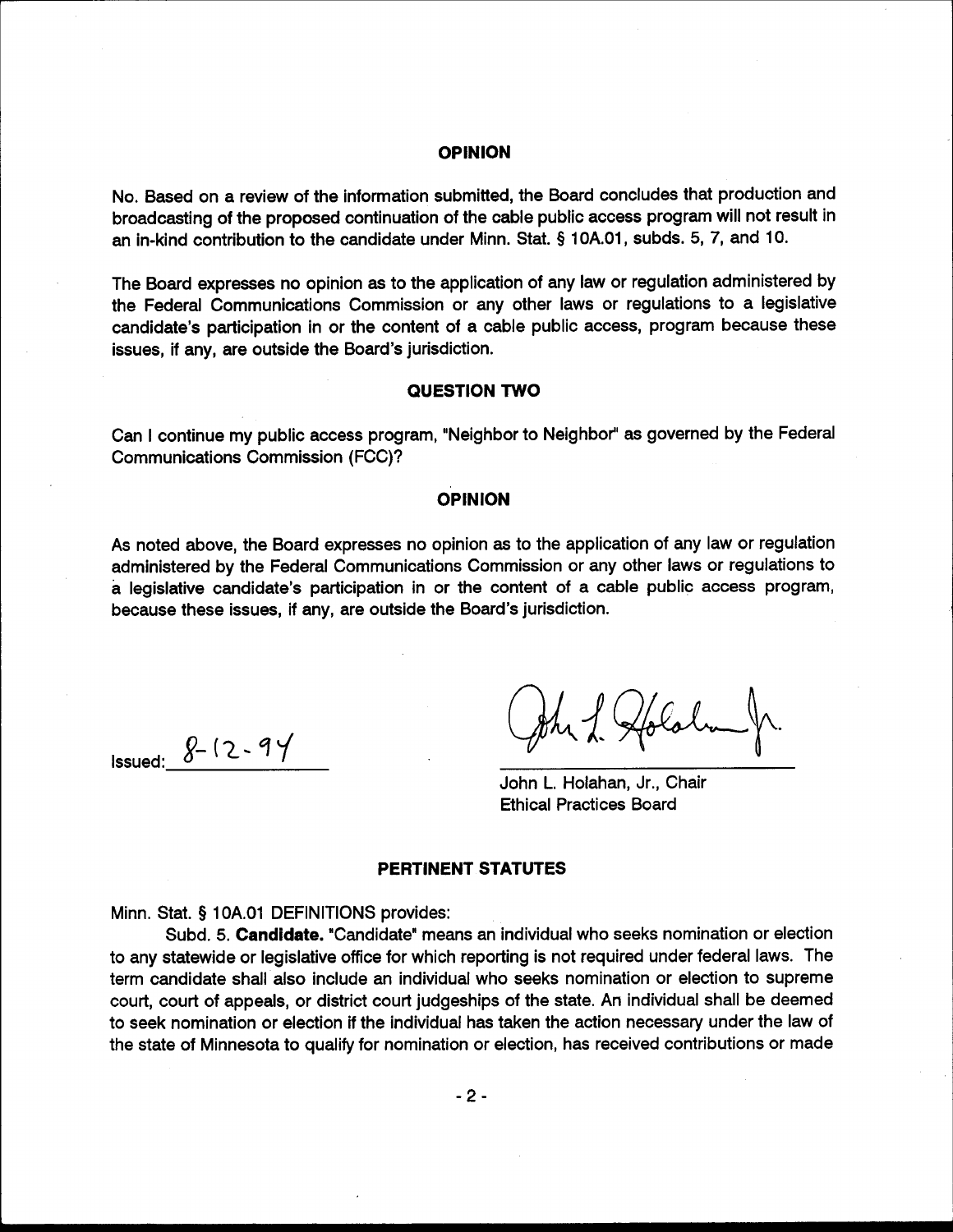expenditures in excess of \$100, or has given implicit or explicit consent for any other person to receive contributions or make expenditures in excess of \$100, for the purpose of bringing about the individual's nomination or election. A candidate remains a candidate until the candidate's principal campaign committee is dissolved as provided in section 10A.24.

Subd. 7. "Contribution" means a transfer of funds or a donation in kind. . . . Contribution does not include services provided without compensation by an individual volunteering personal time on behalf of a candidate. . . or the publishing or broadcasting of news items or editorial comments by the news media.

Subd. 7b. "Donation in kind" means anything of value other than money or negotiable instruments given by an individual or association to a political committee, political fund, or principal campaign committee for the purpose of influencing the nomination or election of a candidate. . . .

Subd. 10. Campaign expenditure. "Campaign expenditure" or "expenditure" means a purchase or payment of money or anything of value, or an advance of credit, made or incurred for the purpose of influencing the nomination or election of a candidate. . . . Expenditure does not include:

(d) Services provided without compensation by an individual volunteering personal time on behalf of a candidate. . . or

 $\overline{a}$ 

(e) The publishing or broadcasting of news items or editorial comments by the news media.